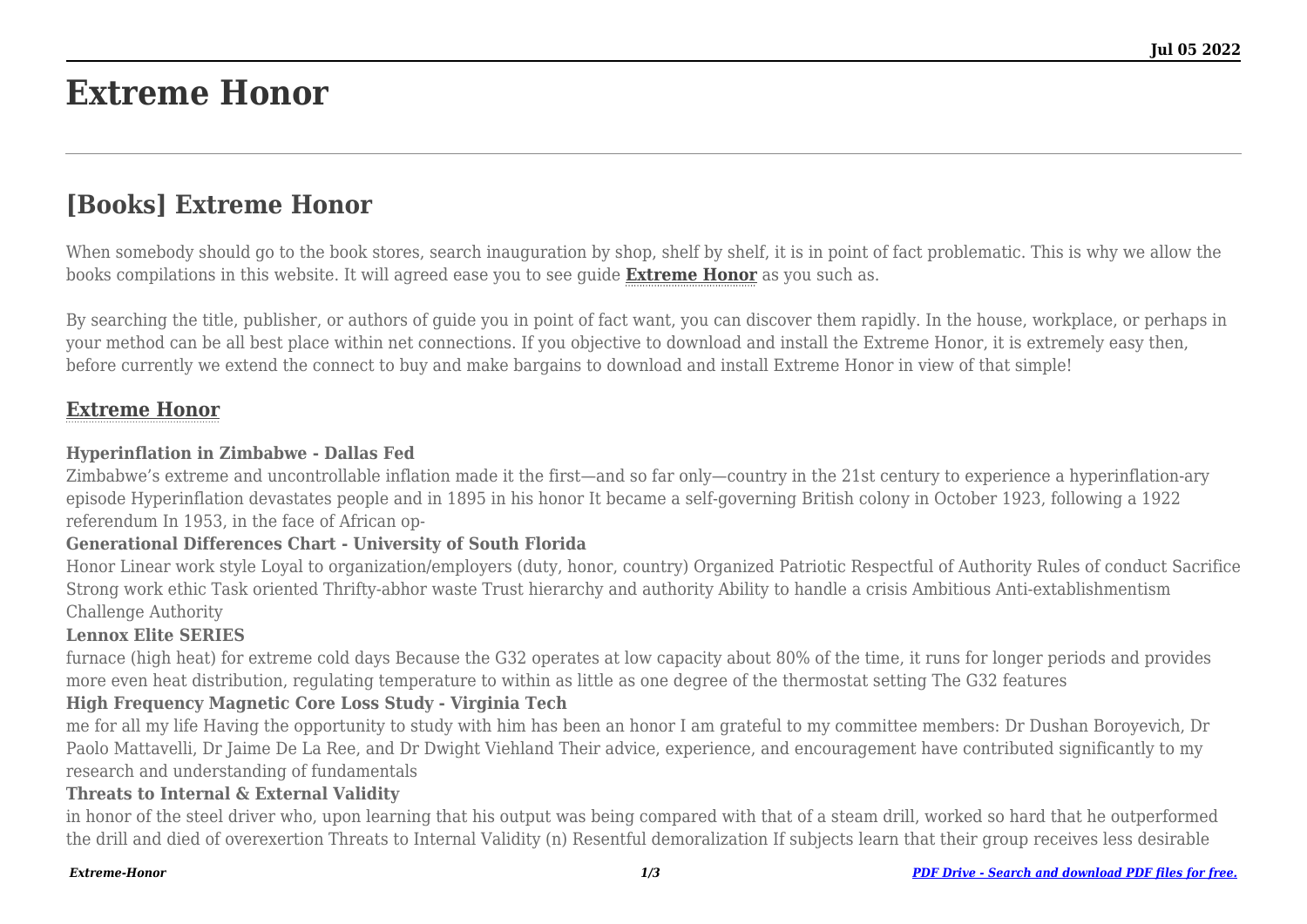#### goods or services, they

# **Clothing and Individual Equipment - United States Army**

I Selected Honor Guards (SHG) and Special Ceremonial Units (SCU), page 16 J Replaced Items, page 16 K Documents Required for Change Requests It is essential that appropriate commanders use extreme care in authorizing discretionary allowances identified in Table G-1 to insure limitation qualitatively and quantitatively to those items

# **The Sovereignty of God (Unabridged) - Monergism**

Sovereignty of God was too extreme and one-sided It has been pointed out that a fundamental requirement in expounding the Word May He deign to use this third edition to the honor of His own great Name, and to the feeding of His scattered and starved sheep Morton's Gap, A W P Kentucky 1929 FOREWORD TO THE FOURTH EDITION

#### **The Large Catechism of Dr. Martin Luther**

honor and return thanks to the Gospel, by which they have been delivered from 7 burdens and troubles so manifold, and might have some little shame because like pastors and preachers to suffer hunger and extreme distress Such conduct is to be expected from crazy Germans For we Germans have such disgraceful people, and must endure them

# **TRAIN Florida APD Zero Tolerance Learner Guide Module 1**

extreme force She bathes me in HOT water and washes my hair with her nails to the point that it brings tears to my eyes every day She also lets shampoo run into my eyes At mealtime, she helps me eat, but she feeds me the same cold apricot baby food for every meal She never really pays attention and stuffs too much in

#### **Professional Ethics and Responsibilities - pearsoncmg.com**

Extreme examples of lapses in ethics in many fields regularly appear in the news In business, we had Enron, for example In journalism, we have had numerous incidents of journalists at prominent news organizations plagiarizing or inventing stories In science, a famed and respected researcher published falsified stem cell research and

# **Report: Conserving and Restoring America the Beautiful 2021**

features that honor and welcome diverse languages, inclusive histories, and uses of parkland Natural areas and natural resources should be managed inclusively and locally, reflecting the communities they serve, with co -management by Indigenous and tribal nations"—Hispanic Access Foundation

# **DSM-IV and DSM-5 Criteria for the Personality Disorders**

honor – financial and other obligations or commitments; lack of respect for – and lack of follow through on – agreements and promises b Impulsivity: Acting on the spur of the moment in response to immediate stimuli; acting on a momentary basis without a plan or consideration of outcomes; difficulty establishing and following plans

# **White Supremacy Culture - THC.Texas.Gov**

room to think creatively; avoid making decisions under extreme pressure Power Hoarding • little, if any, value around sharing power • power seen as limited, only so much to go around • those with power feel threatened when anyone suggests changes in how things should be done in the organization, feel suggestions for change are a

# **2016 DEMOCRATIC PARTY PLATFORM**

We believe that today's extreme level of income and wealth inequality—where the majority of the economic gains go to the top one percent and the